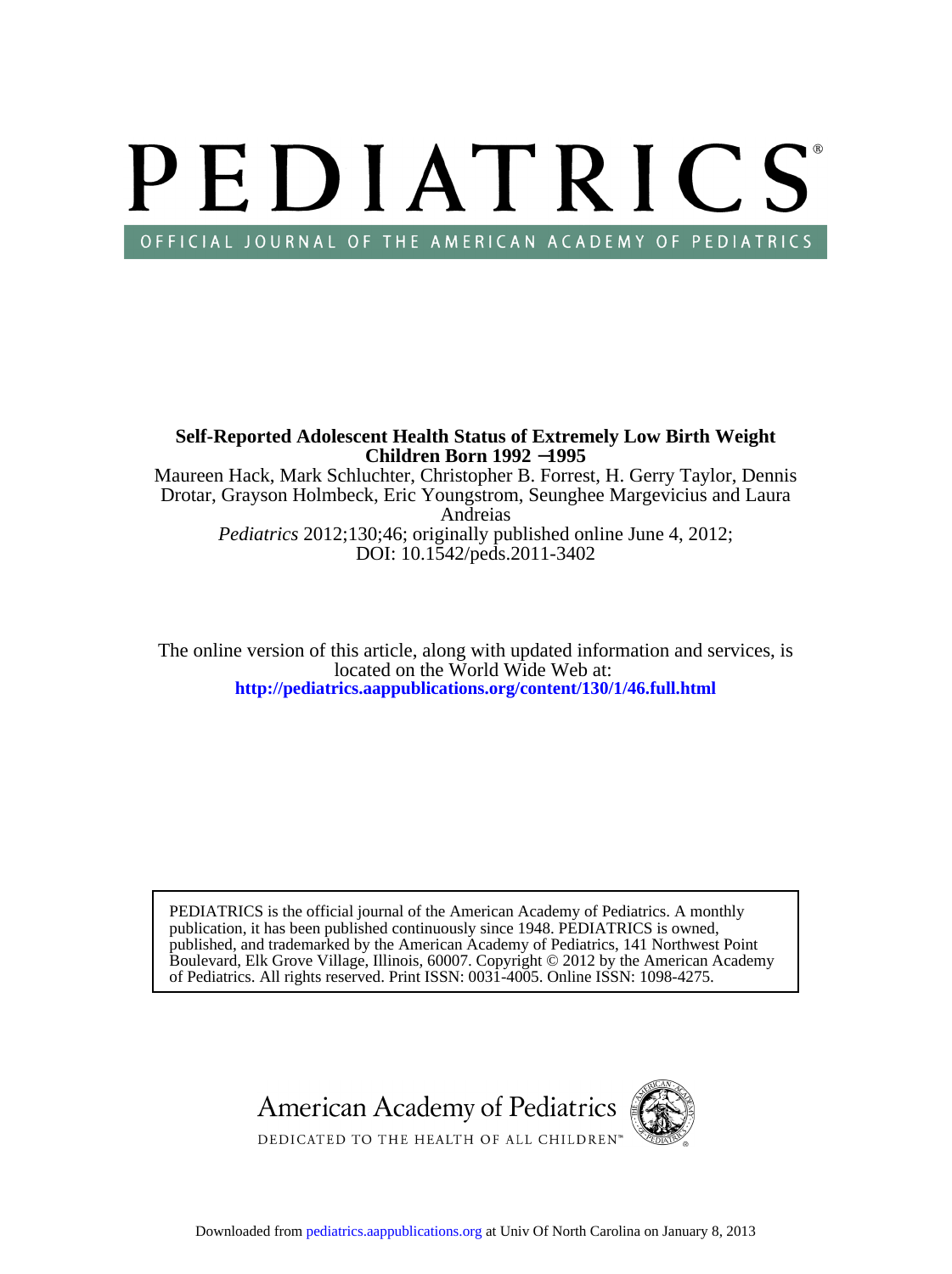# Self-Reported Adolescent Health Status of Extremely Low Birth Weight Children Born 1992–1995

WHAT'S KNOWN ON THIS SUBJECT: Previous cohorts of extremely low birth weight adolescents have assessed their health status similar to that of normal birth weight controls.

WHAT THIS STUDY ADDS: Extremely low birth weight adolescents born in the 1990s assess their health similar to controls but report less risk taking. Extremely low and normal birth weight children rate their health to be poorer at 8 than at 14 years.

# abstract

**OBJECTIVES:** To compare the self-reported health of extremely low birth weight (ELBW,  $\leq$ 1 kg) adolescents with that of normal birth weight (NBW) controls and the children's assessments of their general health at ages 8 versus 14 years.

METHODS: One hundred sixty-eight ELBW children and 115 NBW controls of similar gender and sociodemographic status completed the Child Health and Illness Profile–Adolescent Edition at age 14 years. It includes 6 domains: Satisfaction, Comfort, Resilience, Risk Avoidance, Achievement, and Disorders. At age 8 years, the children had completed the Child Health and Illness Profile–Child Edition. Results were compared between ELBW and NBW subjects adjusting for gender and sociodemographic status.

**RESULTS:** ELBW adolescents rated their health similar to that of NBW adolescents in the domains of Satisfaction, Comfort, Resilience, Achievement and Disorders but reported more Risk Avoidance (effect size [ES] 0.6,  $P < .001$ ). In the subdomain of Resilience, they also noted less physical activity (ES  $-0.58$ ,  $P < .001$ ), and in the subdomain of Disorders, more long-term surgical (ES  $-0.49$ ) and psychosocial disorders (ES  $-0.49$ ; both  $P < .01$ ). Both ELBW and NBW children reported a decrease in general health between ages 8 and 14 years, which did not differ significantly between groups.

CONCLUSIONS: ELBW adolescents report similar health and well-being compared with NBW controls but greater risk avoidance. Both ELBW and NBW children rate their general health to be poorer at age 14 than at age 8 years, possibly due to age-related developmental changes. Pediatrics 2012;130:46–53

AUTHORS: Maureen Hack, MBChB,<sup>a</sup> Mark Schluchter, PhD,<sup>b</sup> Christopher B. Forrest, MD, PhD,<sup>c</sup> H. Gerry Taylor, PhD,<sup>a</sup> Dennis Drotar, PhD,<sup>d</sup> Grayson Holmbeck, PhD,<sup>e</sup> Eric Youngstrom, PhD,<sup>f</sup> Seunghee Margevicius, MA,<sup>b</sup> and Laura Andreias, MD, MSa

Departments of aPediatrics, and bEpidemiology and Biostatistics, Case Western Reserve University, Cleveland, Ohio; <sup>c</sup>Children's Hospital of Philadelphia, University of Pennsylvania School of Medicine, Philadelphia, Pennsylvania; <sup>d</sup>Cincinnati Children's Hospital Medical Center, University of Cincinnati College of Medicine, Cincinnati, Ohio; eDepartment of Psychology, Loyola University, Chicago, Illinois; and <sup>f</sup> Department of Psychology, University of North Carolina at Chapel Hill, Chapel Hill, North Carolina

#### KEY WORDS

NIH

preterm, self-reported health, adolescent, extremely low birth weight

#### ABBREVIATIONS

CHIP-AE—Child Health and Illness Profile–Adolescent Edition CHIP-CE—Child Health and Illness Profile–Child Edition CI—confidence interval ELBW—extremely low birth weight ES—effect size NBW—normal birth weight SES—sociodemographic status

Dr Hack supervised the study and had full access to all of the data in the study and takes responsibility for the integrity of the data and the accuracy of the data analysis; Drs Hack, Taylor, Forrest, Drotar, Schluchter, Holmbeck, and Youngstrom developed the study concept and design; Drs Hack and Andreias acquired the data; Drs Hack, Schluchter, Taylor, Andreias, Margevicius, and Forrest participated in the analysis, including statistical analysis and interpretation of the data; Dr Hack drafted the first version of the manuscript; and all the coauthors participated in the critical revision of the manuscript and approved its submission for publication.

www.pediatrics.org/cgi/doi/10.1542/peds.2011-3402

doi:10.1542/peds.2011-3402

Accepted for publication Mar 8, 2012

Address correspondence to Dr Maureen Hack, Rainbow Babies and Children's Hospital, University Hospitals of Cleveland Case Medical Center, 11100 Euclid Ave, Cleveland, OH 44106-6010. E-mail: [mxh7@case.edu](mailto:mxh7@case.edu)

PEDIATRICS (ISSN Numbers: Print, 0031-4005; Online, 1098-4275).

Copyright © 2012 by the American Academy of Pediatrics

FINANCIAL DISCLOSURE: The authors have indicated they have no financial relationships relevant to this article to disclose.

FUNDING: Supported by grants R01 HD 39756, M01 RR000, and ULI RR024989 from the National Institute of Health. Funded by the National Institutes of Health (NIH).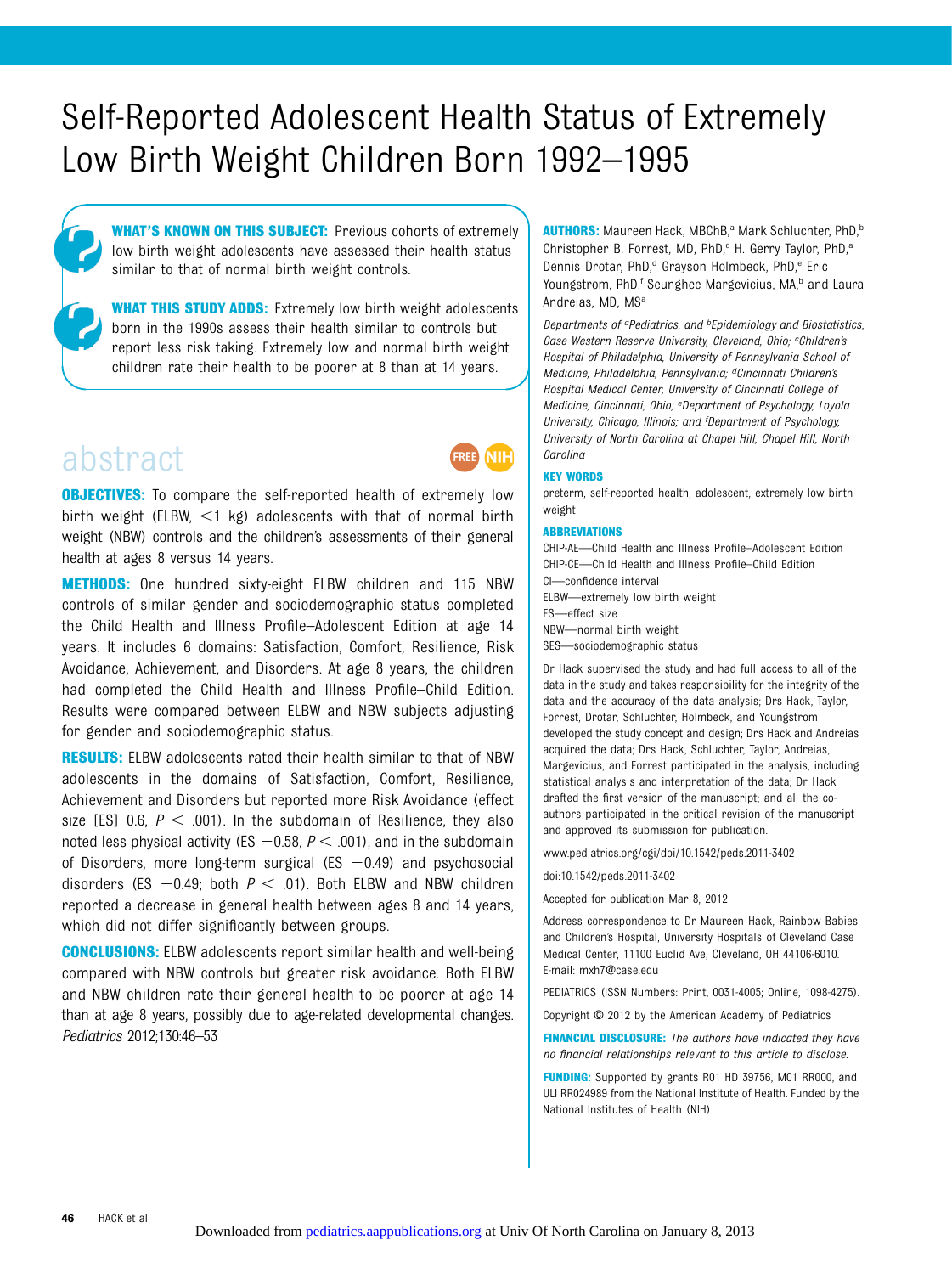The increased survival of preterm children has led to an interest in their longterm outcomes over and above those pertaining to neurosensory and cognitive sequelae.1 During childhood and adolescence, in addition to objective measures of health, subjective physical, psychological, and social aspects of health become important measures.2 We recently reported on the self-perceived health and well-being at age 8 years of extremely low birth weight children (ELBW;  $<$ 1 kg) born in 1992–1995 compared with normal birth weight (NBW) controls and the children's perspective of their health compared with that of their parents.3 Despite higher rates of chronic conditions, 8-year-old ELBW children rated their health similar to controls, whereas their parents reported poorer health for their children compared with parents of controls. Physical, emotional, and social developmental changes during adolescence may have important effects on health. These may be associated with declines in certain aspects of health (eg, physical activity and family connectedness), whereas other aspects of health may become stronger (eg, peer relations). We thus sought to examine the perspective of the health and well-being of the ELBW children at age 14 years compared with NBW controls and compared general health to reports at 8 years. Based on our findings at 8 years $3$ and on self-reports of preterm adolescents born in the  $1980s$ ,  $4-6$  we hypothesized that the self-perception of health of ELBW children born in the 1990s would not differ from that of their NBW peers; that their self-perception of health would be related to both biomedical and sociodemographic factors, and that the children would rate their general health worse at age 14 than at age 8 years.<sup>3</sup>

#### **METHODS**

#### ELBW Cohort

The population included survivors of a cohort of 344 ELBW children admitted

to the NICU at Rainbow Babies and Children's Hospital, Cleveland, Ohio, during 1992–1995. Thirteen children, including 10 with major malformations, 2 with AIDS, and 1 with tuberous sclerosis, were excluded. Of the remaining 331 children, 238 (72%) survived, of whom 219 (92%) were followed to 8 years and 181 (76%) to 14 years. At this time, 168 (71%) completed the Child Health and Illness Profile–Adolescent Edition (CHIP-AE) questionnaire.7 The 13 children who did not complete the questionnaire, compared with the 168 children who did, included more boys (10 [77%] vs 60 [36%]) and significantly higher rates of neurosensory impairments (8 [62%] vs 23 [14%]) and subnormal (<70) IQ (12 [92%] vs 20 [12%]).<sup>8</sup> Similarly, the surviving birth cohort of 70 children who did not complete the questionnaire, included more boys (41 [59%] vs 60 [36%]) but did not differ in sociodemographic descriptors (socioeconomic status [SES]), birth weight, gestational age, or rates of neonatal cerebral ultrasound abnormality. At age 8 years, 202 children had completed the Child Health and Illness Profile– Child Edition (CHIP-CE).9 The 168 children who completed the CHIP-AE at age 14 did not differ in SES, birth data, gender, or rates of subnormal IQ (13 [8%] vs 3 [9%]) from the 34 children who did not complete the CHIP-AE.

#### Comparison Group of NBW Children

An NBW group of 176 children born at term gestation  $($ >36 weeks) was recruited at age 8 years from the same schools as the ELBW children and of the same gender, race, and age within 3 months. Of these children, 115 (65%) were followed to age 14 years, all of whom completed the CHIP-AE questionnaire. They did not differ from the 61 children not followed in maternal SES, gender, or subnormal 8-year IQ.

#### Study Protocol

At 14 years, the primary caregiver, usually the mother, was interviewed concerning the child's health. The child was interviewed and underwent psychometric testing.10

The primary outcome measure of this report, the CHIP-AE, is a multidimensional adolescent self-report instrument developed for children aged 11 to 21 years. It includes 150 items related to perceived health, functioning, and well-being and 46 disease- or injury-specific questions.<sup>7</sup> The most common recall period is the past 4 weeks. The questions are organized into 20 subdomains and 6 conceptually based domains (Table 1): (1) Satisfaction, which includes items concerning self-worth and satisfaction with one's health; (2) Comfort, which includes physically and emotionally experienced feelings and limitations in activity; (3) Resilience, which includes states and behaviors that promote health, including social problem solving, physical activity, home safety, and health and family involvement; (4) Risk avoidance, which includes avoidance of individual risks, behaviors that may disrupt social development and subsequent health, and influences of peers who are involved in risky behaviors; (5) Achievement, which includes both academic achievement in school and work performance; and (6) Disorders, which include biomedically defined states of ill health, injuries, and impairments. Seventy percent of items had to be completed for domain and subdomain scores to be calculated. Higher scores indicate better health and well-being. All the domains have internal consistency reliability of  $\geq$ 0.70 and 1-week test-retest reliability of  $>0.60$ . The CHIP-AE has moderate to high correlations with other measures that assess single domains of health and can discriminate "well" respondents from those with "illness" such as asthma and other chronic conditions.11,12 The questionnaire is self-administered and takes 20 minutes to complete. If a child had difficulty reading or understanding specific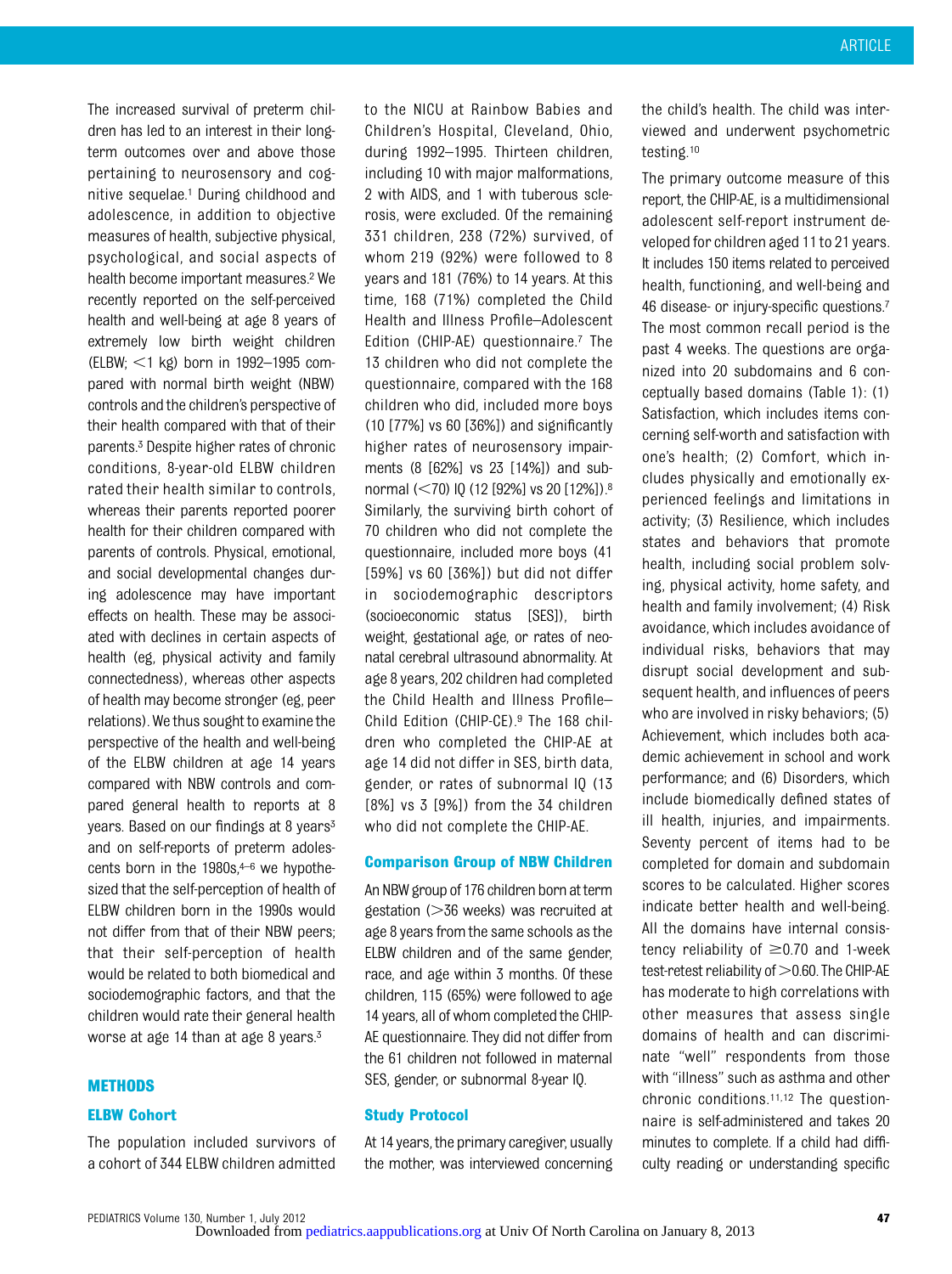#### TABLE 1 Description of CHIP-AE Domains and Subdomains

| Domain and Subdomains           | Description                                                                                       | <b>Examples of Questions</b>             |  |  |
|---------------------------------|---------------------------------------------------------------------------------------------------|------------------------------------------|--|--|
| I. Satisfaction:                | Overall evaluations of health and well-being                                                      |                                          |  |  |
| 1. Satisfaction with health     | Overall perceptions of and beliefs about one's health                                             | Full of energy                           |  |  |
| 2. Self-esteem                  | Self-worth<br>Like being the way I am                                                             |                                          |  |  |
| II. Comfort:                    | Specific physical and emotional sensations/ feelings that<br>interfere with comfort               |                                          |  |  |
| 1. Physical comfort             | Physical feelings and symptoms                                                                    | Days free of pain                        |  |  |
| 2. Emotional comfort            | Emotional feelings and symptoms                                                                   | Days had trouble falling asleep          |  |  |
| 3. Physical activity            | Restrictions in age-appropriate activities and limitations in mobility                            | Days had trouble walking                 |  |  |
| III. Resilience:                | States and behaviors known to protect individuals from<br>subsequent illness or injury            |                                          |  |  |
| 1. Physical activity            | Involvement in a variety of activities related to fitness                                         | Days played hard enough to sweat         |  |  |
| 2. Home safety and health       | Aspects of the home that reduce/increase likelihood of harm                                       | Such as smoke detectors                  |  |  |
| 3. Family involvement           | The amount and type of activities done as a family<br>and family support available                | Days family spent time with you          |  |  |
| 4. Social problem solving       | Active approaches to solving a hypothetical problem                                               | Try to see good side                     |  |  |
| IV. Achievement:                | Evaluation of one's own developmentally appropriate role<br>performance                           |                                          |  |  |
| 1. Academic performance         | Perceived school accomplishments                                                                  | Received a school award or prize         |  |  |
| 2. Work performance             | Perceived work accomplishments                                                                    | Days not at work on time                 |  |  |
| V. Risk avoidance:              | States and behaviors that are known to heighten<br>the likelihood of subsequent illness or injury |                                          |  |  |
| 1. Individual risks             | Activities which threaten individual development                                                  | Last time smoked cigarettes              |  |  |
| 2. Threats to achievement       | Negative behaviors that threaten to disrupt social development                                    | Last time carried a weapon               |  |  |
| 3. Peer influences              | Involvement with peers who engage in risky behaviors                                              | Number of friends who smoke marijuana    |  |  |
| VI. Disorders:                  | Diagnostic entities including conditions, injuries, and impairments                               |                                          |  |  |
| 1. Acute minor disorders        | eg, colds, tonsillitis, sprains, etc.                                                             | In past 12 mo                            |  |  |
| 2. Acute major disorders        | eg, pneumonia, broken bones, hepatitis, etc                                                       | Ever had problems? If so, in past 12 mo? |  |  |
| 3. Recurrent disorders          | eg, ear infections, asthma, allergies, etc                                                        |                                          |  |  |
| 4. Long-term medical disorders  | eg, arthritis, diabetes, epilepsy, etc                                                            |                                          |  |  |
| 5. Long-term surgical disorders | eg, scoliosis, vision problems, hearing problems, etc                                             |                                          |  |  |
| 6. Psychosocial disorders       | eg, speech problems, eating problem, learning disability                                          |                                          |  |  |

questions, the research assistant would help by reading or explaining them. At 8 years, the children completed the CHIP-CE, a conceptually similar instrument based on the CHIP-AE3,9 and underwent IQ testing and neurologic, vision, and hearing testing.8

The study was approved by the Institutional Review Board of University Hospitals of Cleveland, Case Medical Center, and written informed consent provided by parents with signed assent provided by their children.

## DATA ANALYSIS

Univariate comparisons between the ELBW and NBW groups were made with the use of the Student's  $t$  test for continuous variables and the  $\chi^2$  test or Fisher's exact test for discrete variables. We also examined outcomes after excluding subjects with neurosensory impairments. Domain and subdomain scores of the VLBW and NBW subjects were compared and effect sizes (calculated as the mean difference between VLBW and NBW scores, adjusted for SES, race, and gender, divided by the SD of the NBW group). Because of the known effects of SES and gender on health and behavior, we controlled for these factors in all analyses. In additional multivariable analyses adjusting for birth weight status (ELBW versus NBW) and SES, we considered the separate effects of neurosensory impairment and the 8-year CHIP-CE scores. Sample sizes of 168 ELBW and 115 NBW children provided 80% power to detect effect sizes of .42 between groups using a 2-sided *t* test with significance level of .01 and 80% power to detect differences in binary proportions of 2% vs 13%, 5% vs 19%, 10% vs 26%, or 15% vs 33%, by using a  $\chi^2$  test.

Although the CHIP-CE and CHIP-AE are conceptually similar, their format, wording, and number of items differ, mainly because of developmental appropriateness. Even for questions that are similar, the majority of responses in the CHIP-CE range from "never" to "always" on a 5-point Likert scale, whereas CHIP-AE responses range from "no days" to "15–28 days" on a 4-point scale. We thus used the only question with identical wording and format at both ages to examine changes in health perception between ages 8 and 14 years. This concerns general health with Likert responses ranging from excellent (5), to very good (4), good (3), fair (2), and poor  $(1)$ , Paired  $t$  tests were used to compare the mean score of this question between ages 8 and 14 years for ELBW and NBW children separately. Multiple linear regression analysis compared the changes in general health between the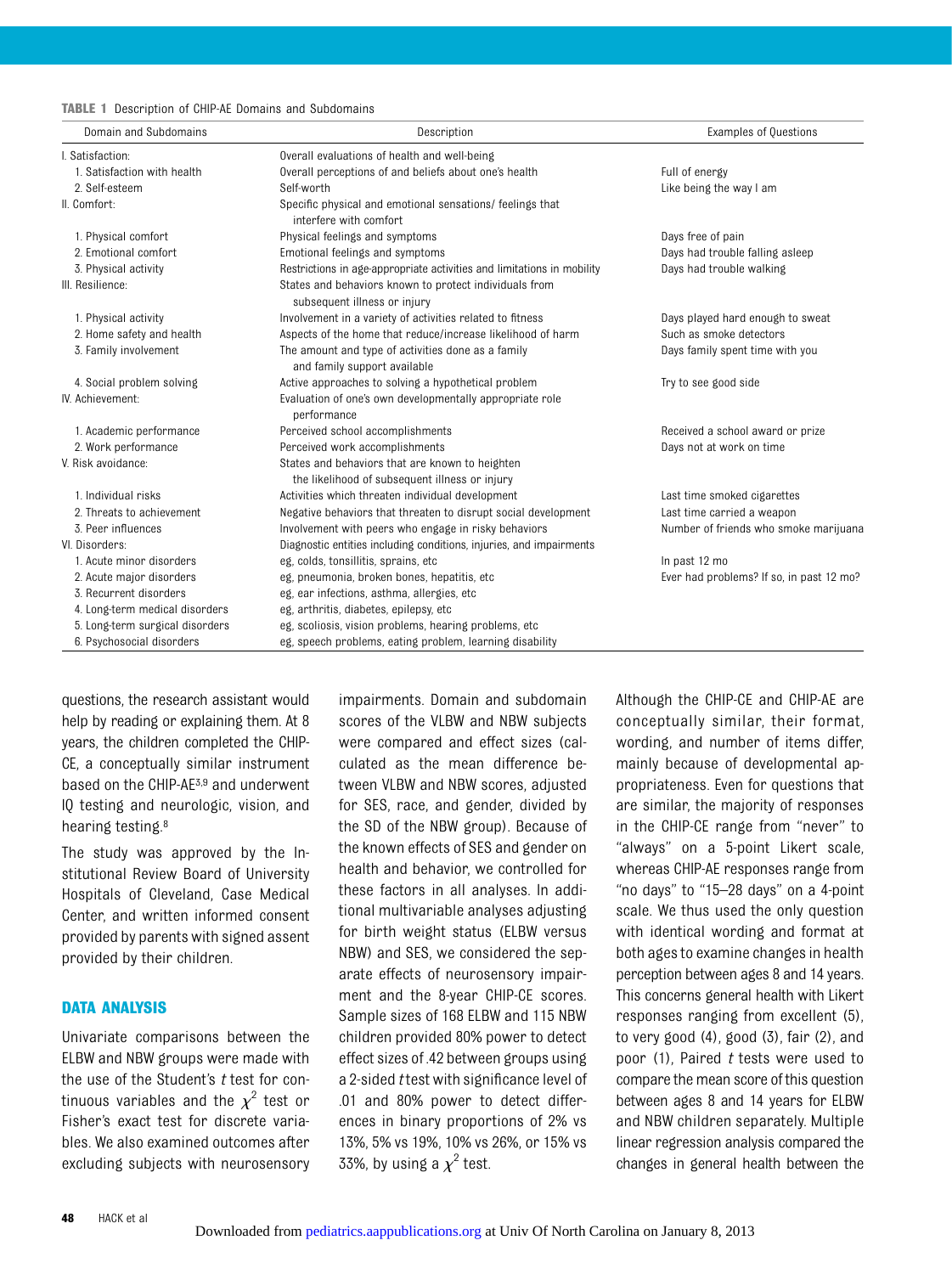ELBW and NBW groups, adjusting for SES, race, and gender.

SES was defined as a mean of the sample z-scores of years of maternal education and median family income according to the 2000 Census tract of the family's neighborhood. SPSS version 19 (SPSS Inc, Chicago, IL) and SAS version 9.2 (SAS Institute, Inc, Cary, NC) were used for the analyses. Two-sided t tests were used with a value of  $P < .01$ considered statistically significant to account for multiple comparisons.

#### RESULTS

# Demographic, Birth Data, and 14-Year Outcomes

Maternal sociodemographic descriptors between the ELBW and NBW children did not differ significantly (Table 2). Twentythree ELBW children had neurosensory impairments. Significantly more ELBW than NBW adolescents were enrolled in Individualized Education Programs and received Supplemental Security Income.

## Comparison of the Mean CHIP-AE Domain and Subdomain Scores Between ELBW and NBW Children

ELBW children did not differ significantly from NBW children in the domains of Satisfaction, Comfort, Resilience, Achievement, or Disorders. However, they had significantly higher scores in the domain of Risk avoidance (ie, fewer risk behaviors) than NBW children (effect size [ES] 0.60) (Table 3). The findings were similar after excluding children with neurosensory disorders (data not shown). The greater risk avoidance among the ELBW children pertained to all 3 subdomains of risk (all  $P < .001$ ). Of the individual risks, fewer ELBW children reported alcohol and marijuana use, although these differences were not considered significant at  $P <$ .01). Thirty-two (18%) ELBW vs 31 (27%) NBW children reported ever drinking beer or wine  $(P = .013)$  and 3 (2%) vs TABLE 2 Maternal Demographic Risk Factors, Perinatal Data, and 14-Year Outcomes

|                                                       | ELBW $n = 168$   | NBW $n = 115$    |
|-------------------------------------------------------|------------------|------------------|
| Maternal demographic data <sup>a</sup>                |                  |                  |
| Age, y <sup>b</sup>                                   | $43 \pm 6$       | $41 \pm 6$       |
| Married, n                                            | 73 (44%)         | 63 (55%)         |
| Education, n                                          |                  |                  |
| $<$ High school                                       | 13 (8%)          | 12 (10%)         |
| High school <sup>c</sup>                              | 51 (30%)         | 22 (19%)         |
| >High school                                          | 104 (62%)        | 81 (70%)         |
| Race, n                                               |                  |                  |
| White <sup>d</sup>                                    | 66 (39%)         | 39 (34%)         |
| Black                                                 | 102 (61%)        | 76 (66%)         |
| Mean percent below poverty level <sup>e</sup>         | $13 \pm 13$      | $15 \pm 13$      |
| Mean family income, $$ \pm SD^{\dagger}$              | 44.5 $\pm$ 19    | $40.2 \pm 19$    |
| Perinatal data                                        |                  |                  |
| Birth weight, $g \pm SD$                              | $813 \pm 122$    | $3260 \pm 524$   |
| Gestational age, wk $\pm$ SD                          | $26.4 \pm 2$     | $\geq 37$        |
| Female gender, n                                      | 108 (64%)        | 73 (64%)         |
| Multiple birth, n                                     | 28 (17%)         | 0                |
| 14-y Data                                             |                  |                  |
| Age, $v \pm SD$                                       | $14:74 \pm 0.67$ | $14:80 \pm 0.75$ |
| Neurosensory impairment, nº                           | 23 (14%)         | $\Omega$         |
| $10 < 70$ , n                                         | 20 (12%)         | 4(4%)            |
| Individualized Education Program, n                   | 75 (45%)         | 11 $(10\%)$ **   |
| Children receiving Supplemental<br>Security Income, n | 32 (19%)         | $7(6%)*$         |

a Unless otherwise stated, refers to primary caregiver, which for 147 (88%) of the ELBW and 103 (90%) of the NBW groups was the biologic or adoptive mother.

b Biologic mothers only.

c Includes GED.

d Includes 1 Asian ELBW mother.

e Mean percent of families below the poverty level according to the 2000 Census tract neighborhood in which the families lived. f Mean of median family income in 1000s of dollars according to the 2000 Census tract.

g Includes 19 children with cerebral palsy, 1 with blindness, and 3 with deafness.

 $*P < .01$ ,  $*P < .001$ .

10 (12%), respectively, ever using marijuana ( $P = .030$ ). Neither group admitted to ever using cocaine or crack. Fewer ELBW than NBW children reported ever having sexual intercourse (18 [11%] vs 29 [25%],  $P < .001$ ). There was no difference between groups in ever smoking (11 [7%] ELBW vs 11 [10%] NBW). Of the Threats to achievement, significantly fewer ELBW than NBW children reported ever driving a car, doing something risky or dangerous on a dare, breaking parental rules, or having trouble getting along with teachers. Of the Peer influences, significantly fewer ELBW than NBW children reported having friends who smoked, drank alcohol, used marijuana, or had sexual intercourse.

The domain of Resilience did not differ significantly between ELBW and NBW children. However, ELBW children had significantly lower scores in the subdomain of Physical activity (ES  $-0.58$ ) (ie, less physical activity). There were no differences between groups in the Disorders domain, but at the subdomain level, ELBW children reported significantly more Long-term Surgical disorders (ES  $-0.49$ ). ELBW children also had lower scores in the subdomain of Psychosocial disorders (ES  $-0.49$ ), mainly due to being told by a physician that they had a learning disability (36 [21%] ELBW vs 107 [7%] NBW children,  $P = .003$ .

# Significant Correlates of the Domains and Subdomains of Health

In the multivariable analyses, the Risk avoidance domain was significantly associated with birth weight status (ELBW versus NBW,  $\beta$  = .19, 95% confidence interval [CI] .13–.26, and white race,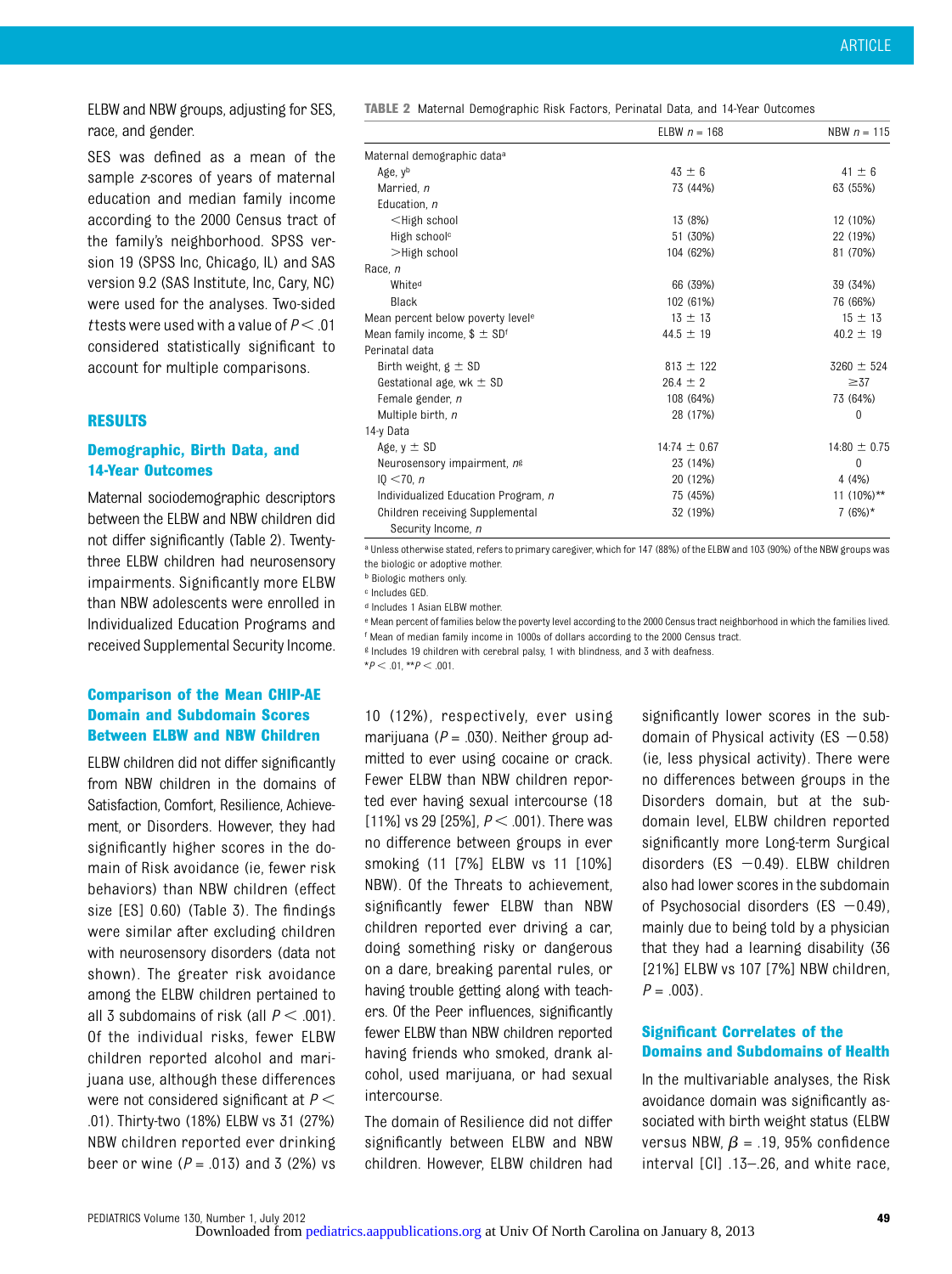|                           |                                   | <b>Boys</b>                                 |               |                                 | Girls                           |         |                                | <b>Total Population</b>        |                    |
|---------------------------|-----------------------------------|---------------------------------------------|---------------|---------------------------------|---------------------------------|---------|--------------------------------|--------------------------------|--------------------|
|                           | ELBW $(n = 60)$<br>Mean $\pm$ SD. | $= 42$<br>SO,<br>$+1$<br>n<br>Mean<br>NBW ( | έŝ            | ELBW $(n = 108)$<br>S<br>Mean ± | NBW $(n = 73)$<br>Mean $\pm$ SD | έŝ      | $ELBW(n = 168)$<br>S<br>Mean ± | $VBW (n = 115)$<br>S<br>Mean ± | ŝ                  |
| Satisfaction              | 0.39<br>$3.45 +$                  | 0.51<br>3.38                                |               | 0.49<br>$+$                     | 0.41<br>$+$<br>3.30             | $-0.57$ | 0.47<br>$+$<br>3.28            | 0.45<br>$+1$<br>3.33           | $-0.13$            |
| Satisfaction with health  | 0.55<br>$3.19 +$                  | $\pm 0.56$<br>3.25                          | $-0.15$       | 0.54<br>$+1$<br>2.94            | 0.50<br>$3.08 \pm$              | $-0.33$ | 0.55<br>$3.03 +$               | 0.53<br>$+1$<br>3.14           |                    |
| Self-esteem               | 0.33<br>$3.71 \pm$                | $\pm 0.56$<br>3.51                          | 0.32          | 0.58<br>$+$<br>3.42             | 0.47<br>$3.53 +$                | $-0.30$ | 0.53<br>$+1$<br>3.52           | 0.50<br>$+1$<br>3.52           | $-0.22$<br>$-0.00$ |
| Comfort                   | 0.40<br>$4.49 +$                  | 0.37<br>4.50                                | $-0.04$       | $+$<br>4.41                     | $+1$<br>4.37                    | 0.06    | $4.43 +$                       | $+$<br>4.42                    | $-0.10$            |
| Physical comfort          | 0.44<br>$4.39 +$                  | 0.34<br>4.42                                | $-0.13$       | 0.43<br>$+$<br>4.49             | 0.37<br>$4.27 +$                | 0.02    | 0.44<br>$4.32 +$               | 0.36<br>$4.33 +$               | $-0.05$            |
| Emotional comfort         | 0.46<br>$4.42 \pm$                | 0.54<br>4.36                                | 0.07          | $+1$<br>4.25                    | 0.45<br>$4.20 \pm$              | 0.06    | 0.52<br>$+1$<br>4.31           | 0.49<br>$+1$<br>4.26           | 0.08               |
| Limitation of activity    | 0.53<br>$4.65 +$                  | $\pm 0.41$<br>4.71                          | $-0.11$       | 0.60<br>$+1$<br>4.68            | 0.35<br>$+1$<br>4.65            | 0.06    | 0.57<br>$+$<br>4.67            | 0.37<br>$+1$<br>4.67           | $-0.03$            |
| Resilience                | 0.44<br>$3.45 -$                  | 0.43<br>3.46                                | $-0.06$       | 0.47<br>$+1$<br>337             | 0.44<br>$3.43 +$                | $-0.28$ | 0.46<br>$3.40 +$               | 0.44<br>$+1$<br>3.44           | $-0.16$            |
| Family involvement        | 0.86<br>$4.20 \pm$                | 0.72<br>4.11                                | 0.08          | $+$<br>4.16                     | 0.67<br>$+1$<br>4.09            | 0.00    | 0.81<br>$+$<br>4.17            | 0.69<br>$4.10 +$               | 0.06               |
| Social problem-solving    | $2.82 +$                          | 0.63<br>2.63                                | 0.25          | 0.57<br>$+1$<br>2.97            | 0.55<br>$2.85 +$                | 0.14    | 0.63<br>$2.92 +$               | 0.59<br>$+1$<br>2.77           | 0.22               |
| Physical activity         | $2.84 +$                          | 0.90<br>3.31                                | $-0.52$       | 0.94<br>$+1$<br>2.41            | $0.89**$<br>$2.90 +$            | $-0.66$ | $\frac{0}{1}$<br>$2.56 \pm$    | $0.91**$<br>$+1$<br>3.05       | $-0.58$            |
| Home safety and health    | 0.46<br>$3.94 +$                  | 0.55<br>3.81                                | 0.23          | 0.49<br>$+$<br>3.96             | 0.44<br>$+1$<br>3.87            | 0.05    | 0.48<br>$+1$<br>3.95           | 0.48<br>$+$<br>3.85            | 0.15               |
| Achievement <sup>c</sup>  | 0.62<br>$2.79 +$                  | 0.62<br>2.76                                | 0.00          | <b>C30</b><br>$+1$<br>2.92      | 0.62<br>$2.77 \pm$              | 0.17    | 0.57<br>$+1$<br>2.87           | 0.63<br>$+1$<br>2.77           | 0.13               |
| Risk avoidance            | 0.34<br>$4.20 +$                  | $0.36*$<br>3.39                             | 0.52          | 0.24<br>$+$<br>4.27             | $0.29**$<br>$\bf + $<br>4.07    | 0.68    | 0.28<br>$+1$<br>4.24           | $0.32***$<br>$+1$<br>4.04      | 0.60               |
| Individual risk avoidance | $4.43 +$                          | 0.25<br>4.35                                | 0.27          | 0.19<br>$+$<br>4.51             | $0.20***$<br>$4.40 +$           | 0.56    | 0.20<br>$4.48 +$               | $0.22***$<br>$4.38 +$          | 0.44               |
| Threats to achievement    | 0.56<br>$4.38 +$                  | $\pm 0.59$<br>4.15                          | 0.36          | 0.45<br>$+$<br>4.52             | $0.46*$<br>$4.31 \pm$           | 0.42    | 0.50<br>$+1$<br>4.47           | $0.51**$<br>$+1$<br>4.25       | 0.39               |
| Peer influences           | 0.45<br>$3.78 +$                  | $0.51*$<br>3.49                             | 0.56          | 0.34<br>$+$<br>3.78             | $0.47**$<br>$3.49 +$            | 0.61    | 0.38<br>$+1$<br>3.78           | $0.49**$<br>$+1$<br>3.49       | 0.58               |
| Disorders                 | 0.26<br>$4.59 +$                  | 0.21<br>$+1$<br>4.65                        | 0.25          | 0.26<br>$+1$<br>4.63            | 0.21<br>$+1$<br>4.64            | $-0.11$ | 0.26<br>$+1$<br>4.61           | 0.21<br>$+1$<br>4.64           | $-0.17$            |
| 4.37<br>Acute minor       | 0.41<br>$+1$                      | 0.43<br>4.24                                | 0.31          | 0.42<br>$+1$<br>4.42            | 0.42<br>$+$<br>4.28             | 0.35    | 0.41<br>$4.40 +$               | $0.42*$<br>$+1$<br>4.26        | 0.32               |
| 4.87<br>Acute major       | 0.26<br>$\frac{1}{2}$             | 0.26<br>4.86                                | 0.03          | $+1$<br>4.90                    | 0.24<br>$4.85 +$                | 0.22    | 0.23<br>$+1$<br>4.89           | 0.25<br>$+$<br>4.86            | 0.15               |
| Recurrent                 | 0.35<br>$4.58 +$                  | $\pm 0.47$<br>4.52                          | $\frac{2}{5}$ | 0.44<br>$+$<br>58               | 0.44<br>$4.49 +$                | 0.17    | 0.41<br>$+1$<br>4.58           | 0.45<br>$+1$<br>4.50           | 0.16               |
| Long-term medical         | 0.14<br>$4.96 \pm$                | $\pm 0.10$<br>4.97                          | $-0.14$       | 0.16<br>$+1$<br>4.96            | $+1$<br>4.91                    | 0.24    | 0.16<br>$+1$<br>4.96           | 0.18<br>$+1$<br>4.93           | 0.16               |
| Long-term surgical        | $4.30 \pm 0.75$                   | 0.53<br>4.58                                | $-0.46$       | 0.64<br>$+$<br>$\frac{4}{1}$    | 0.47<br>$+1$<br>4.61            | $-0.46$ | 0.68<br>$+1$<br>4.37           | $0.49*$<br>$4.60 +$            | $-0.49$            |
| Psychosocial              | 0.73<br>$4.45 +$                  | 0.49<br>$+$<br>4.70                         | $-0.50$       | 0.70<br>$+1$<br>49              | 0.49<br>$+1$<br>69              | $-0.49$ | 0.71<br>$+1$<br>47             | $0.49*$<br>$+1$<br>4.70        | $-0.49$            |

►ES values were calculated as the adjusted mean difference between the ELBM acones divided by the SD of the NBM group. A minus sign preceding the ES indicates a negative effect on health (ie, poorer health status) for th a<br>≸  $\geq$ 1 days per week. only 26 ELBW and 36 NBW children worked ≥1 days per week 5<br>금  $\geq$  Includes Academic Performance and not Work Performance as only 26 ELBW and 36 NBW children worked nani <sup>2</sup> Includes Academic Performance and not Work Performance as 01. \*\*  $P$  <  $\beta$  = .17, 95% CI .09-.25). Significant correlates of decreased Physical activity included lower SES ( $\beta = -20$ , 95% CI  $-34$  to  $-0.07$ ), female gender  $(\beta = -0.45, 95\% \text{ Cl} - 0.66 \text{ to } -0.23)$ , and neurosensory impairment ( $\beta = -0.95$ , 95% CI  $-1.34$  to  $-.56$ ). Long-term Surgical Disorders were associated with neurosensory impairment ( $\beta$  = -.63, 95% CI  $-$  90 to  $-.36$ ). In the domains of health that did not differ between ELBW and NBW children, higher SES was significantly associated with better Resilience. Female gender was associated with poorer Satisfaction and less Comfort, and white race was associated with more Comfort and more Resilience (data not shown).

Examination of the association between domains of the 8-year CHIP-CE to the respective domains of the 14-year CHIP-AE, controlling for race, gender, and SES, revealed a significant partial correlation coefficients for Comfort ( $r = 0.233$ ,  $P < .001$ ) but not for any of the other domains of health

# Comparison of 8-Year With 14-Year Assessment of General Health **Status**

The mean score for the question rating general health did not differ significantly between ELBW and NBW children at eitherage 8 or 14 years (Table 4). Both groups rated their health significantly poorer at 14 than at 8 years. Multiple linear regression analysis adjusting for race, gender, and SES revealed that these changes did not differ significantly between the ELBW and NBW children in analyses of both genders combined ( $\beta = -14,95\%$  Cl  $.19$  to  $-.47$ ) or in gender-specific analyses.

# **DISCUSSION**

 $*P < 01, **P < 001.$ 

V

 $\overline{a}$ 

 $\overline{5}$ 

We sought to examine the self-perception of health and well-being of adolescent ELBW children born in the 1990s compared with NBW controls according to a multidimensional questionnaire, the

TABLE 3

CHIP-AE Domain and Subdomain Scores and Effect Sizes for Differences in These Scores for ELBW Compared With NBW Children at 14 Years®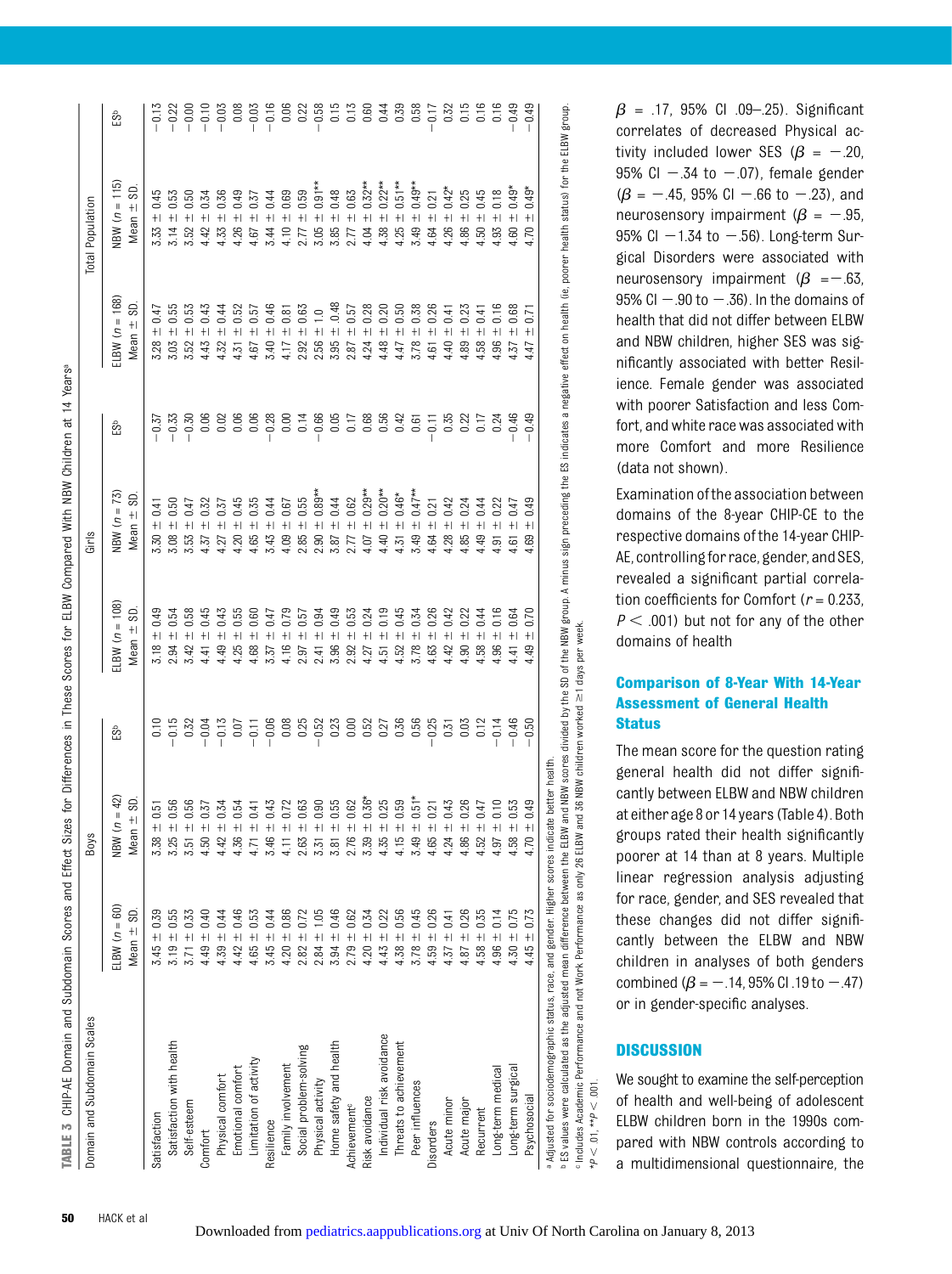#### TABLE 4 General Health at Age 8 and 14 Years

| General Health, mean score $\pm$ SD |                   | ELBW                    |                                       | <b>NBW</b>        |                   |                                       |
|-------------------------------------|-------------------|-------------------------|---------------------------------------|-------------------|-------------------|---------------------------------------|
|                                     | Age 8 y           | Age 14 $v$              | Mean Difference (95% CI) <sup>a</sup> | Age 8 y           | Age $14y$         | Mean Difference (95% CI) <sup>a</sup> |
| Total population                    |                   | $n = 167^{\circ}$       |                                       |                   | $n = 115$         |                                       |
|                                     | $4.34 \pm 1.03$ c | $3.85 \pm 0.92^{\circ}$ | $-0.49$ (-0.71 to $-0.28$ )**         | $4.30 \pm 0.94$ c | $3.91 \pm 0.89$ c | $-0.38$ (-0.61 to -0.15)*             |
| Boys                                | $n = 60$          |                         | $n = 42$                              |                   |                   |                                       |
|                                     | $4.45 \pm 0.96$   | $3.93 \pm 0.90$         | $-0.52$ (-0.85 to $-0.18$ )*          | $4.40 \pm 0.86$   | $4.12 \pm 0.90$   | $-0.29$ ( $-0.65$ to 0.07)            |
| Girls                               | $n = 107b$        |                         |                                       | $n = 73$          |                   |                                       |
|                                     | $4.27 \pm 1.06$   | $3.80 \pm 0.94$         | $-0.48$ (0.76 to $-0.20$ )*           | $4.23 \pm 0.98$   | $3.79 \pm 0.88$   | $-0.44$ (-0.74 to -0.14)*             |

Results are unadjusted. Higher score indicates better health.

a Paired t test. Mean difference calculated as 8 y minus 14 y score.

b One girl response is missing at age 8 y

 $c$  General health scores of the ELBW versus NBW children did not differ significantly at 8 or 14 y ( $P = .78$  and  $.49$ , respectively, after adjusting for SES, race, and gender.  $*P < .01, **P < .001.$ 

CHIP-AE.7 The major difference pertained to the Risk avoidance domain with ELBW children reporting significantly more risk avoidance, ie, less risk taking, than NBW controls. This included fewer individual risks, fewer threats to achievement and fewer relationships with delinquent peers. There were no differences between groups in the domains of Satisfaction, Comfort, Resilience, or Disorders, although examination of the subdomains revealed significantly less physical activity and more long-term surgical and psychosocial disorders compared with their peers. Both ELBW and NBW children reported a decrease in general health between age 8 and 14 years, which did not differ between groups.

Our results are in agreement with reports of ELBW adolescents and young adults born before the 1990s who, in general, considered their health and well-being to be similar to that of their peers, despite higher rates of chronic medical and neurodevelopmental problems.4–6,13

The rates of general health and risk taking among our NBW subjects are in the range of normative populations. Sixty nine percent of our NBW adolescents reported their health to be very good or excellent, similar to a normative prevalence of 63%.14 In a predominantly urban black population aged 14 years, lifetime rates of wine or beer use were 26%; of marijuana, 7%;

and of smoking, 13%.15 In 2008, nationally in the United States, rates higher than ours were reported among children in the eighth grade, with lifetime use of any alcohol, 38.9%; cigarette use, 20.5%; and marijuana use, 14.6%.16

With the exception of the increased risk avoidance reported by the ELBW children at 14 years, our current findings are similar to those we reported for the same population at 8 years. $3$  However, the potential types of risk taking behavior change during the transition from childhood to adolescence. At 8 years. they include "getting into trouble at school" and "picking on, or threatening to hurt other children."<sup>9</sup> At 14 years. they include individual risks such as alcohol use and sexual activities.7

The findings of less risk taking among the ELBW adolescents are in agreement with reports of preterm young adults, which include less risk taking, delinquent behavior, and association with delinquent peers.17–<sup>21</sup> The reasons for less risk taking are not fully understood but may include emotional problems. In normative populations, children with learning disabilities<sup>22</sup> or chronic conditions are more, rather than less, likely to smoke and use marijuana.<sup>23</sup> We previously reported an increase in parent protection at age 8 years.24 Relative social isolation of children with disabilities and increased parental supervision may be associated with diminished opportunities for risk taking.25,26 However, our findings of decreased risk taking among the ELBW children were evident even after excluding the children with neurosensory impairments.

Global assessment of health is considered to be a good predictor of mortality and morbidity in adults.27,28 A decrease in self-reported health between childhood and adolescence has previously been reported in normative populations, although, contrary to our findings, others note a greater decline for girls than boys. $29-31$  The decrease in our ELBW and NBW populations cannot be explained by changes in rates of chronic conditions, which remained fairly stable.32 It could possibly be due to adolescent changes in expectations and priorities of life and to social influences of peers.<sup>33</sup>

Resilience has been defined in preterm studies as optimal cognitive, behavior, health, and growth.34,35 In the CHIP-AE, however, "resilience" pertains to states and behaviors that promote health. The decreased physical activity reported by our ELBW adolescents has previously been reported for preterm young adults36,37 and is considered to be related to poorer motor performance<sup>38</sup> and reduced exercise capacity.39 Correlates of decreased physical activity in our population included SES, female gender, and neurosensory impairment. The relationship of SES to physical activity and health includes community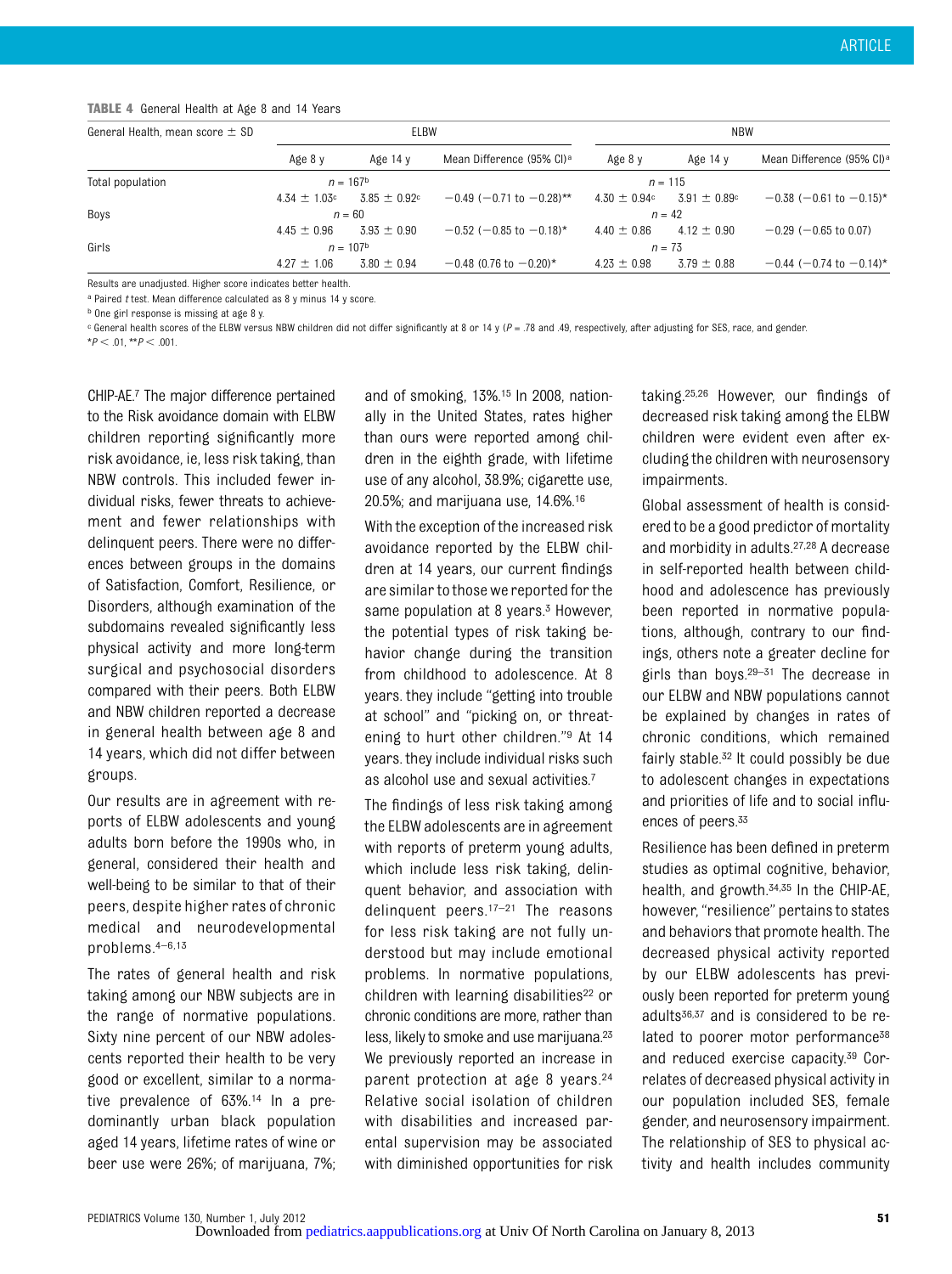resources, health care, and differences in family lifestyle.40–<sup>42</sup>

One possible limitation to our study is that there may be inaccuracy in the reporting of physical activities and risk taking.16,43 The reliability of selfreporting of sexual behavior is also questionable.44 Current health may also influence the reporting of health status.45 We had a greater loss to follow-up of males and children with neurologic impairments, which may influence the results. Children with neurologic impairments could potentially rate their health worse than do less-impaired children. Our results revealed a significant association between female gender and poorer satisfaction with health, less comfort, and less physical activity (ie, less exercise). Had more males been included in the study, the scores of satisfaction with health, comfort, and physical activity might have been higher (ie, better health status). However, because we documented a negative association between neurologic

impairment and physical activity, inclusion of more neurologically impaired children among the participants might potentially neutralize this effect. Our results are based on self-reports by the youth with no information from parents. Parents tend to report poorer health for their preterm children than the children themselves.3,5,6 In contrast among normative populations, adolescents tend to be less optimistic about their health than are their parents.46,47

Strengths of our study include the longitudinal design, the relatively good follow-up rate, that the children were followed longitudinally, and that the CHIP-AE provides a comprehensive assessment of health status with components of the broader concept of health advocated by the World Health Organization.48

Although the ELBW subjects consider their health status to be similar to that of their peers, their persisting high rates of chronic illnesses that we recently reported, including asthma and obesity, together with their decreased physical activity, may not bode well for their future adult health.32 Furthermore, although their greater risk avoidance may be considered an advantage, this may not be a beneficial characteristic during adolescence.49,50 Ongoing surveillance of medical and behavioral health of ELBW adolescents, together with encouragement of a healthy life style, will be necessary to ensure a successful transition to adulthood.<sup>51</sup>

### ACKNOWLEDGMENTS

We thank Ms Kathy Winter, who coordinated the project and participated in the interview of the parents; Mrs Ellen Durand MA and Mrs Heather Marcinick MA, research assistants, who tested the children and administered the questionnaires; Ms Sheree Hemphill MS, who developed the REDCap database; Mrs Lydia Cartar MA, who participated in the initial data management and analysis; and Mrs Bonnie Tarantino BA and Mr Alpher Torres, who provided clerical assistance.

#### **REFERENCES**

- 1. Saigal S, Rosenbaum P. What matters in the long term: reflections on the context of adult outcomes versus detailed measures in childhood. Semin Fetal Neonatal Med. 2007;12(5):415–422
- 2. Topolski TD, Edwards TC, Patrick DL. Toward youth self-report of health and quality of life in population monitoring. Ambul Pediatr. 2004;4(4 suppl):387–394
- 3. Hack M, Forrest CB, Schluchter M, et al. Health status of extremely low-birth-weight children at 8 years of age: child and parent perspective. Arch Pediatr Adolesc Med. 2011;165(10):922–927
- 4. Gray R, Petrou S, Hockley C, Gardner F. Selfreported health status and health-related quality of life of teenagers who were born before 29 weeks' gestational age. Pediatrics. 2007;120(1). Available at: www.pediatrics. org/cgi/content/full/120/1/e86
- 5. Indredavik MS, Vik T, Heyerdahl S, Romundstad P, Brubakk A-M. Low-birthweight adolescents: quality of life and parent-child relations. Acta Paediatr. 2005;94(9):1295–1302
- 6. Saigal S, Feeny D, Rosenbaum P, Furlong W, Burrows E, Stoskopf B. Self-perceived health status and health-related quality of life of extremely low-birth-weight infants at adolescence. JAMA. 1996;276(6):453–459
- 7. Starfield B, Riley AW, Green BF, et al. The adolescent child health and illness profile. A population-based measure of health. Med Care. 1995;33(5):553–566
- 8. Kaufman A, Applegate B. Short forms of K-ABC Mental Processing and Achievement Scales at age 4 to 12-1/2 years for clinical and screening purposes. J Clin Child Psychol. 1988;17:359–369
- 9. Riley AW, Forrest CB, Rebok GW, et al. The Child Report form of the CHIP-Child Edition: reliability and validity. Med Care. 2004;42 (3):221–231
- 10. Psychological Corporation. Wechsler Abbreviated Scale of Intelligence (WASI). San Antonio, TX: Psychological Corporation; 1999
- 11. Starfield B, Forrest CB, Ryan SA, Riley AW, Ensminger ME, Green BF. Health status of

well vs ill adolescents. Arch Pediatr Adolesc Med. 1996;150(12):1249–1256

- 12. Forrest CB, Starfield B, Riley AW, Kang M. The impact of asthma on the health status of adolescents. Pediatrics. 1997;99(2):E1
- 13. Zwicker JG, Harris SR. Quality of life of formerly preterm and very low birth weight infants from preschool age to adulthood: a systematic review. Pediatrics. 2008;121(2). Available at: www.pediatrics.org/cgi/content/ full/121/2/e366
- 14. Johnson SB, Wang C. Why do adolescents say they are less healthy than their parents think they are? The importance of mental health varies by social class in a nationally representative sample. Pediatrics. 2008;121 (2). Available at: www.pediatrics.org/cgi/ content/full/121/2/e307
- 15. Delaney-Black V, Chiodo LM, Hannigan JH, et al. Just say "I don't": lack of concordance between teen report and biological measures of drug use. Pediatrics. 2010;126(5):887–893
- 16. Johnston LD, O'Malley PM, Bachman JG, Schulenberg JE. Monitoring the Future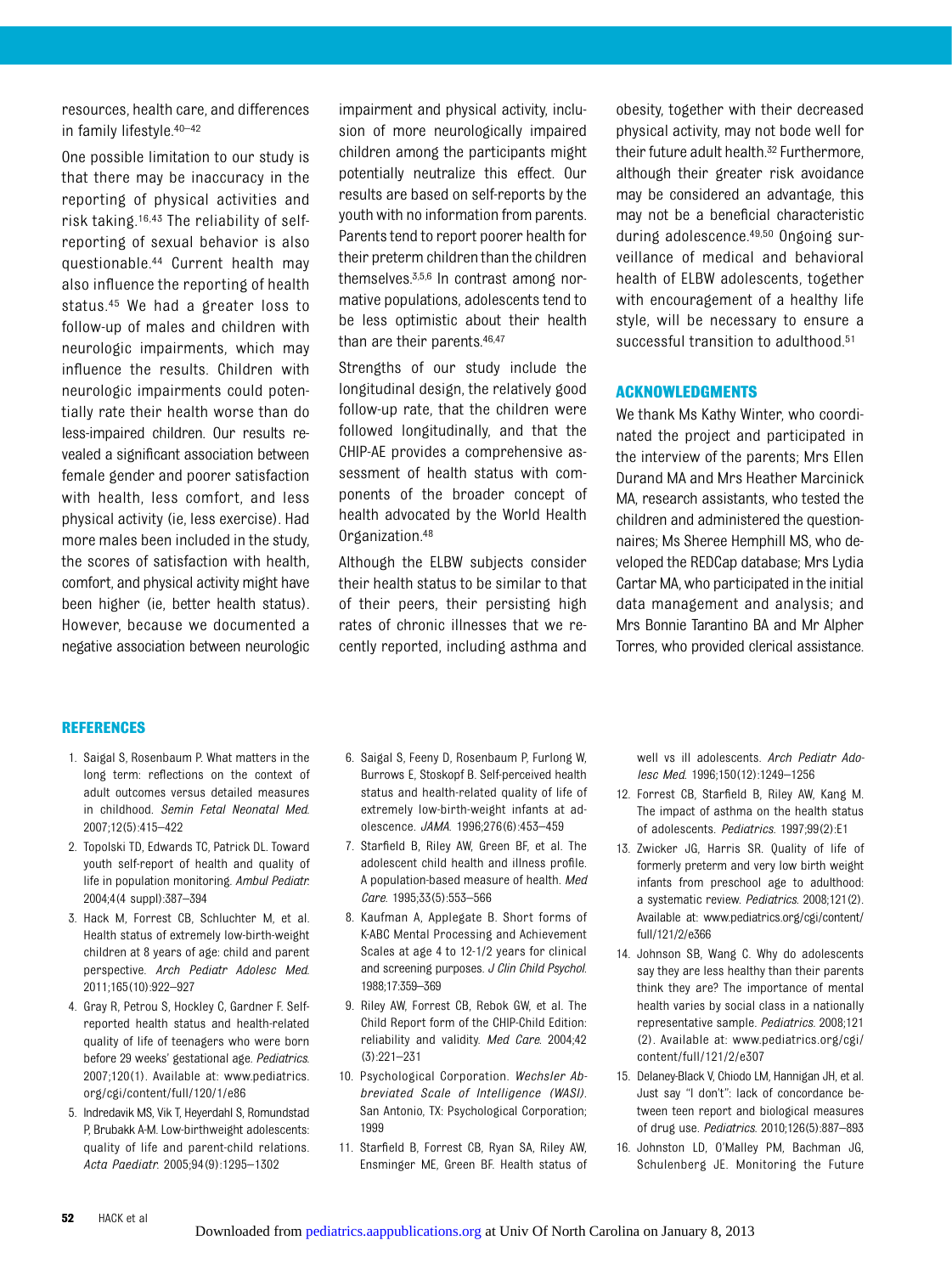National Results on Adolescent Drug Use: Overview of Key Findings. Bethesda, MD: National Institute on Drug Abuse; 2008. NIH Publication No. 09-7401

- 17. Hack M, Flannery DJ, Schluchter M, Cartar L, Borawski E, Klein N. Outcomes in young adulthood for very-low-birth-weight infants. N Engl J Med. 2002;346(3):149–157
- 18. Cooke RW. Health, lifestyle, and quality of life for young adults born very preterm. Arch Dis Child. 2004;89(3):201–206
- 19. Lindström K, Lindblad F, Hjern A. Psychiatric morbidity in adolescents and young adults born preterm: a Swedish national cohort study. Pediatrics. 2009;123(1). Available at: www.pediatrics.org/cgi/content/full/123/1/e47
- 20. Strang-Karlsson S, Räikkönen K, Pesonen AK, et al. Very low birth weight and behavioral symptoms of attention deficit hyperactivity disorder in young adulthood: the Helsinki study of very-low-birth-weight adults. Am J Psychiatry. 2008;165(10):1345– 1353
- 21. Hille ET, Dorrepaal C, Perenboom R, Gravenhorst JB, Brand R, Verloove-Vanhorick SP; Dutch POPS-19 Collaborative Study Group. Social lifestyle, risk-taking behavior, and psychopathology in young adults born very preterm or with a very low birthweight. J Pediatr. 2008;152(6):793–800, 800, e1–e4
- 22. Maag JW, Irvin DM, Reid R, Vasa SF. Prevalence and predictors of substance use: a comparison between adolescents with and without learning disabilities. J Learn Disabil. 1994;27(4):223–234
- 23. Surís J-C, Michaud P-A, Akre C, Sawyer SM. Health risk behaviors in adolescents with chronic conditions. Pediatrics. 2008;122(5). Available at: www.pediatrics.org/cgi/content/ full/122/5/e1113
- 24. Wightman A, Schluchter M, Drotar D, et al. Parental protection of extremely low birth weight children at age 8 years. J Dev Behav Pediatr. 2007;28(4):317–326
- 25. Blum RW, Kelly A, Ireland M. Health-risk behaviors and protective factors among adolescents with mobility impairments and learning and emotional disabilities. J Adolesc Health. 2001;28(6):481–490
- 26. Stevens SE, Steele CA, Jutai JW, Kalnins IV, Bortolussi JA, Biggar WD. Adolescents with physical disabilities: some psychosocial aspects of health. J Adolesc Health. 1996;19 (2):157–164
- 27. Case A, Fertig A, Paxson C. The lasting impact of childhood health and circumstance. J Health Econ. 2005;24(2):365–389
- 28. Idler EL, Russell LB, Davis D. Survival, functional limitations, and self-rated health in the NHANES I Epidemiological Follow-up Study, 1992. Am J Epidemiol. 2000;152:874– 883
- 29. Michel G, Bisegger C, Fuhr DC, Abel T; KIDSCREEN group. Age and gender differences in health-related quality of life of children and adolescents in Europe: a multilevel analysis. *Qual Life Res.* 2009;18(9): 1147–1157
- 30. Palacio-Vieira JA, Villalonga-Olives E, Valderas JM, et al. Changes in health-related quality of life (HRQoL) in a population-based sample of children and adolescents after 3 years of follow-up. Qual Life Res. 2008;17 (10):1207–1215
- 31. Simon AE, Chan KS, Forrest CB. Assessment of children's health-related quality of life in the United States with a multidimensional index. Pediatrics. 2008;121(1). Available at: www.pediatrics.org/cgi/content/full/121/1/ e118
- 32. Hack M, Schluchter M, Andreias L, et al. Change in prevalence of chronic conditions between childhood and adolescence among extremely low-birth-weight children. JAMA. 2011;306(4):394–401
- 33. Drotar D, ed. Measuring Health-Related Quality of Life in Children and Adolescents. In: Mahwah, NJ: Lawrence Erlbaum Associates; 1998
- 34. Bradley RH, Whiteside L, Mundfrom DJ, Casey PH, Kelleher KJ, Pope SK. Early indications of resilience and their relation to experiences in the home environments of low birthweight, premature children living in poverty. Child Dev. 1994;65(2 Spec No): 346–360
- 35. Msall ME. Optimizing early development and understanding trajectories of resiliency after extreme prematurity. Pediatrics. 2009; 124(1):387–390
- 36. Hack M, Cartar L, Schluchter M, Klein N, Forrest CB. Self-perceived health, functioning and well-being of very low birth weight infants at age 20 years. J Pediatr. 2007;151 (6):635–641, 641, e1–e2
- 37. Kajantie E, Strang-Karlsson S, Hovi P, et al. Adults born at very low birth weight exercise less than their peers born at term. J Pediatr. 2010;157(4):610–616, 616, e1
- 38. Rogers M, Fay TB, Whitfield MF, Tomlinson J, Grunau RE. Aerobic capacity, strength, flexibility, and activity level in unimpaired extremely low birth weight  $($ survivors at 17 years of age compared with term-born control subjects. Pediatrics. 2005;

116(1). Available at: www.pediatrics.org/cgi/ content/full/116/1/e58

- 39. Smith LJ, van Asperen PP, McKay KO, Selvadurai H, Fitzgerald DA. Reduced exercise capacity in children born very preterm. Pediatrics. 2008;122(2). Available at: www.pediatrics. org/cgi/content/full/122/2/e287
- 40. Starfield B, Riley AW, Witt WP, Robertson J. Social class gradients in health during adolescence. J Epidemiol Community Health. 2002;56(5):354–361
- 41. Newacheck PW, Hung YY, Park MJ, Brindis CD, Irwin CE Jr. Disparities in adolescent health and health care: does socioeconomic status matter? Health Serv Res. 2003;38(5):1235–1252
- 42. Sallis JF, Zakarian JM, Hovell MF, Hofstetter CR. Ethnic, socioeconomic, and sex differences in physical activity among adolescents. J Clin Epidemiol. 1996;49(2):125–134
- 43. Corder K, van Sluijs EMF, Goodyer I, et al. Physical activity awareness of British adolescents. Arch Pediatr Adolesc Med. 2011; 165(7):603–609
- 44. DiClemente RJ, Sales JM, Danner F, Crosby RA. Association between sexually transmitted diseases and young adults' selfreported abstinence. Pediatrics. 2011;127 (2):208–213
- 45. Dolan P. The effect of experience of illness on health state valuations. J Clin Epidemiol. 1996;49(5):551–564
- 46. Waters E, Stewart-Brown S, Fitzpatrick R. Agreement between adolescent self-report and parent reports of health and wellbeing: results of an epidemiological study. Child Care Health Dev. 2003;29(6):501–509
- 47. Upton P, Lawford J, Eiser C. Parent-child agreement across child health-related quality of life instruments: a review of the literature. Qual Life Res. 2008;17(6):895–913
- 48. World Health Organization. Towards a Common Language for Functioning, Disability and Health. ICF. Geneva, Switzerland: World Health Organization; 2002
- 49. Luciana M. Cognitive development in children born preterm: implications for theories of brain plasticity following early injury. Dev Psychopathol. 2003;15(4):1017– 1047
- 50. Shedler J, Block J. Adolescent drug use and psychological health. A longitudinal inquiry. Am Psychol. 1990;45(5):612–630
- 51. Park MJ, Adams SH, Irwin CE. Health care services and the transition to young adulthood: challenges and opportunities. Acad Pediatr. 2011;11(2):115–122